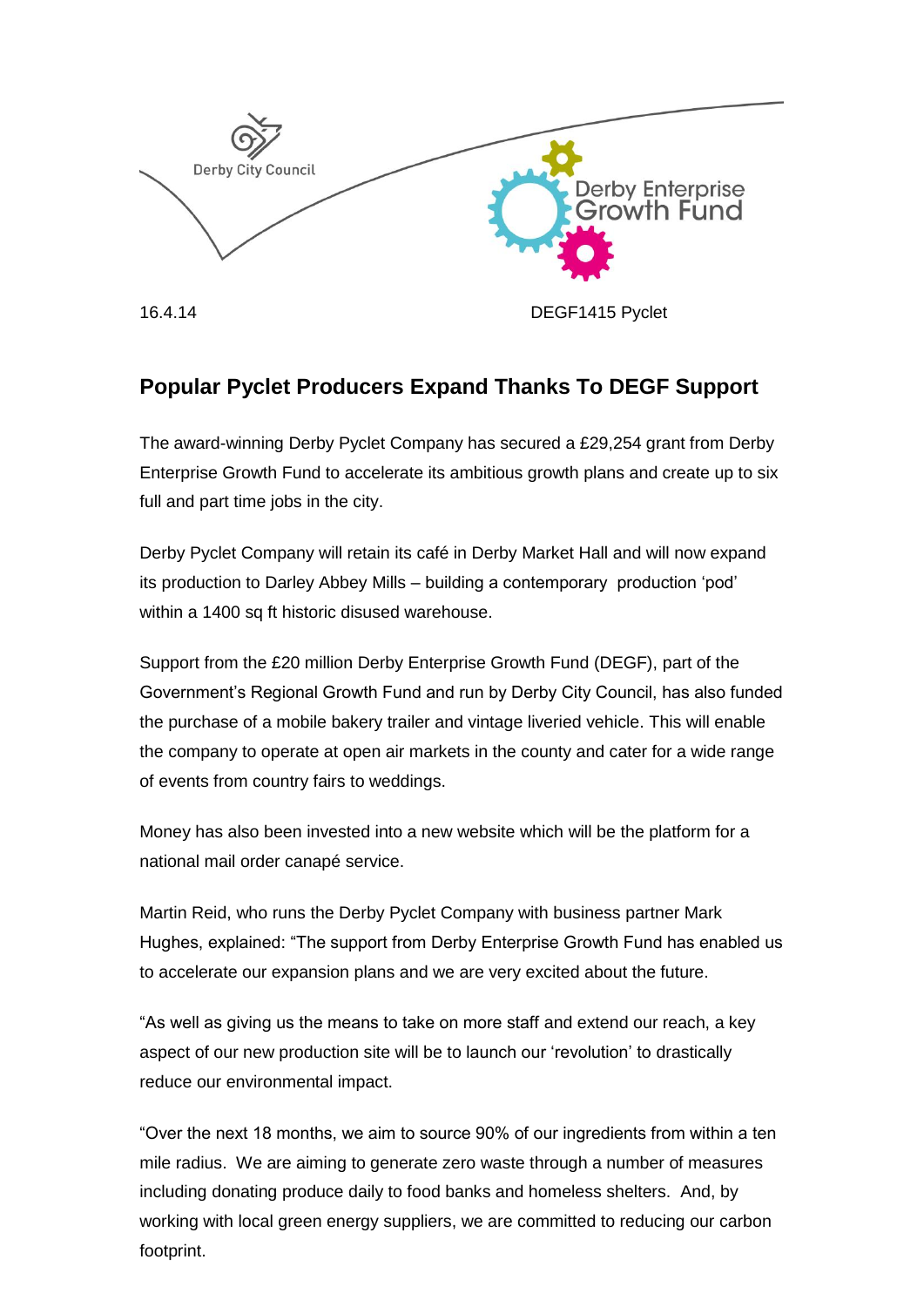"Having become a popular fixture in the Market Hall, where we intend to remain, the increased production capacity will enable us take our pyclets and oatcakes whose origins are in the city to a wider audience both locally and nationally via the internet."

Derby Pyclet Company won the independent retailer of the year title in last year's Derby Retail Awards. The company started life in 2011 selling pyclets and oatcakes on the market place and shortly afterwards moved into the Market Hall where production is currently based.

Derby City Council Director of Regeneration Richard Williams said: "Derby Pyclet Company is an entrepreneurial company who saw a niche in the market and have worked hard to develop a successful business.

"The increased production and delivery capacity, supported by DEGF, will create much needed local jobs for local people and their commitment to environmental sustainability is commendable."

Applications for the Derby Enterprise Growth Fund continue to be accepted by Derby City Council. To find out more visit: [www.derby.gov.uk/degf](http://www.derby.gov.uk/degf) . Alternatively call 01332 641628 or email [degf@derby.gov.uk](mailto:degf@derby.gov.uk).

-ENDS-

Media enquiries: Sarah Jenkin-Jones, JJPR, Tel: 01332 515102/07951 945665; sarah@jipublicrelations.co.uk

## **NOTE TO EDITORS:**

The Derby Enterprise Growth Fund is a £20 million holistic finance scheme delivered by Derby City Council offering grants, structured loans and equity investment to Derby businesses and those that operate within the city's travel to work area.

The Fund focuses on stimulating innovation, expansion and investment in enterprises with the key objective of creating jobs.

The Derby Enterprise Growth Fund can be used for a variety of purposes This could involve innovation, research and development of products, processes and systems which will result in business and supply chain efficiency, resilience, growth and profitability. The Fund also promotes business expansion, providing loans and in some cases grants for enterprises with growth potential across all sectors, including social enterprises. Eligible expenditure includes support with costs of relocation from abroad, investment in both development to enable additional overseas trade and capital equipment, site and building infrastructure, working capital, workforce development as well as help to become investment-ready.

For high growth potential businesses, including early stage businesses, risk capital and convertible loans normally expected to be in the range from £50,000 to £1 million will also be available later in 2013 to support sustainable growth and job creation.